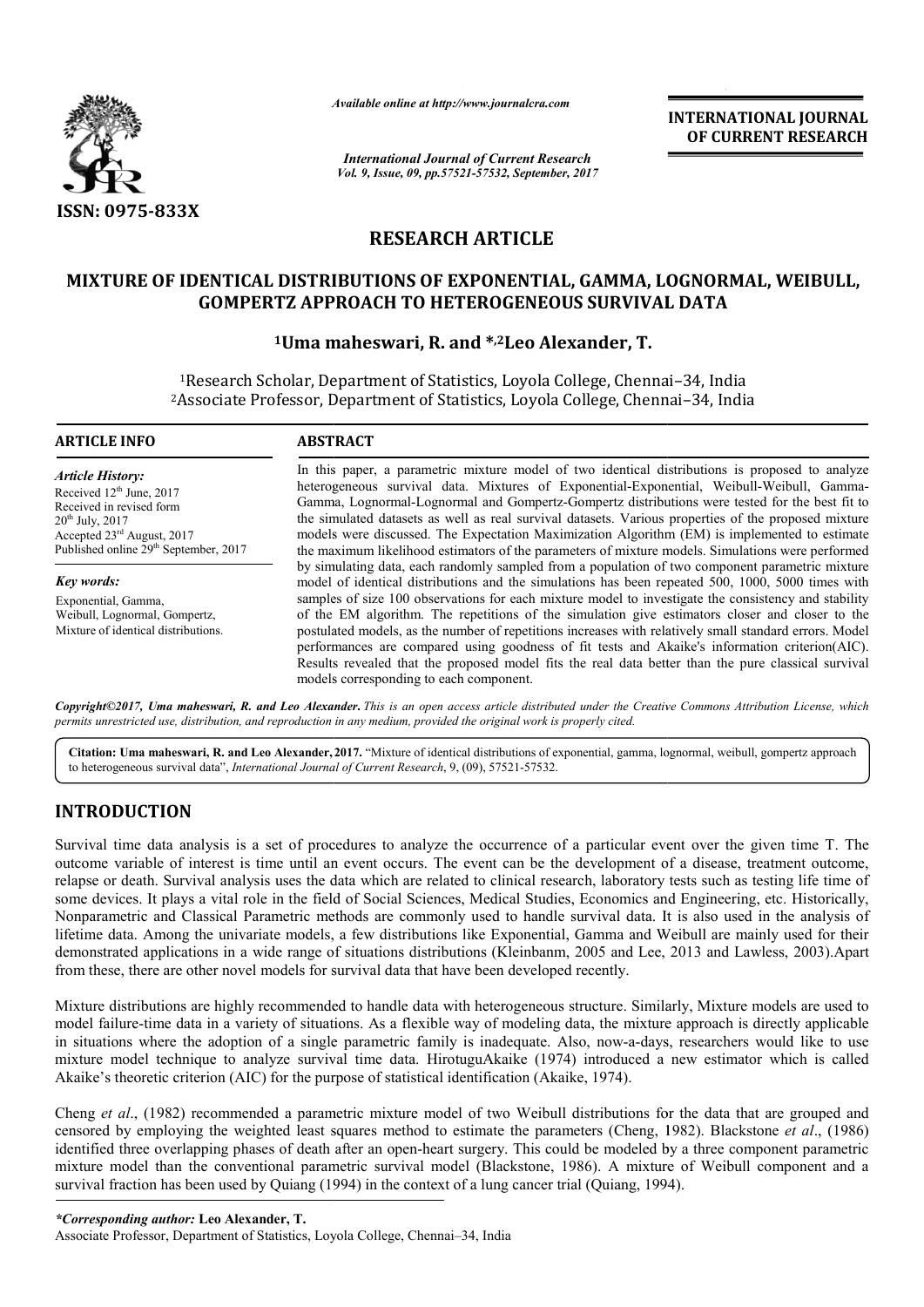Angelis *et al*., (1999) proposed a parametric mixture model with an application to relative Survival model to individual data on colon cancer patients (Angelis, 1999). DankmarBohning *et al*., (2003) discussed the special issues on mixture models (DankmarBohning and Wilfried Seidel, 2003). Marín *et al*., (2005) used Bayesian analysis to fit a Weibull mixture survival model with an unknown number of components to possibly right-censored survival data (Marín, 2005). A parametric mixture model approach has been proposed and studied by Zhang (2008) for the analysis of Survival data (Zhang, 2008). Ersioglu *et al*., (2010) proposed a two component mixture model of the Extended Exponential-Geometric (EEG) distribution to model heterogeneous survival time data (Erişoğlu, 2010). Erisoglu.M *et al*., (2011) showed that the mixture of the identical and non – identical distributions of Weibull, Gamma, and Exponential are appropriate distributions for the earthquake inter occurrence times (Eri¸so˘glu, 2011a) Erisoglu *et al*., (2011) proposed a mixture of two different distributions such as Exponential-Gamma, Exponential-Weibull and Gamma-Weibull are the appropriate distributions to model heterogeneous survival data (Erişoğlu, 2011).

AyçaHaticeTürkan et al., (2014) showed a comparison study of two-component Mixture model distribution for heterogeneous survival time dataset by taking a mixture of two identical (same kind of) distributions of Exponential, Gamma, Lognormal and Weibull and also all pairwise combinations of these distribution and analyzed which kind of mixture model distributions is more appropriate for the heterogeneous survival times (AyçaHaticeTürkan, 2014). Muhammad Aslam et al., (2015) studied a 3component mixture of the Rayleigh distributions in Bayesian perspective (Muhammad Aslam, 2015). Yusuf A. Mohammed *et al*., (2016) proposed a three components survival mixture model of the Gamma distribution for the analysis of heterogeneous survival data (Yusuf, 2016).

The purpose of this paper is to investigate the consistency and stability of EM in estimating the parameters and also show the appropriateness of a mixture of two identical (same) distributions in analyzing the heterogeneous survival time data. Our paper is organized as follows: In Section 2, we define the basics of survival analysis. Furthermore, several theoretical distributions have been used widely to describe survival time such as Exponential, Gamma, Weibull, lognormal, Gompertz distributions are discussed and their properties are highlighted. In Section 3, we define mixture of two identical distributions (ID) in survival analysis and the maximum likelihood estimators of the parameters are obtained by EM algorithm. In Section 4, Simulations were performed by simulating data, each randomly sampled from a population of two component parametric mixture model of identical distributions and the simulations has been repeated 500, 1000 and 5000 times with sample size of 100 observations for each mixture model to investigate the convergence of the EM, consistency , stability of EM algorithm and also examine the appropriateness of these mixture model distributions in analyzing the heterogeneous survival time data. The data got from National Institute for Research in Tuberculosis, Chetput, Chennai. Finally in Section 5, the summary and conclusion were presented. All computations are performed using R language.

# **2. Basics of Survival Analysis**

Survival time data measure the time taken for a certain event to occur such as failure, death, response, relapse, the development of a given disease, parole, or divorce. These times are subject to random variations, and like any random variables, form a distribution. Let T denote the survival time. The distribution of T can be characterized by three equivalent functions. Survival function, denoted by  $S(t)$ , is defined as the probability that an individual survives longer than  $t$ :  $S(t) = P(T > t)$   $0 < t < \infty$ 

Here  $S(t)$  is a non-increasing function of time t with the probability of surviving at least at the time zero is 1 and that of surviving an infinite time is zero. Cumulative distribution function  $F(t)$ , is defined as the probability that an individual fails before  $t$  is  $F(t) = P(T \le t), 0 < t < \infty$ .

The hazard function  $h(t)$  of survival time T gives the conditional failure rate. This is defined as the probability of failure during a very small time interval, assuming that the individual has survived to the beginning of the interval, or as the limit of the probability that an individual fails in a very short interval,  $t + \Delta t$ , given that the individual has survived to time t:

$$
h(t) = \lim_{\Delta t \to 0} \left[ \frac{P(t \leq T < (t + \Delta t)/T \geq t)}{\Delta t} \right] = \frac{f(t)}{S(t)}.
$$

The cumulative hazard function is defined as  $H(t) = -\log(S(t)) = |h(u)du$ . 1  $H(t) = -\log(S(t)) = \int_0^t h(u) du$ . Given any one of them, the other two can be derived

(12) 
$$
S(t) = 1 - F(t) = \exp(-H(t))
$$
.

# **2.1 Parametric survival distributions**

A parametric survival model is a model in which survival time, thus the outcome, is assumed to follow a known distribution. By reviewing the literature about modeling the survival data, it can be seen that the Exponential, Gamma, Weibull, Lognormal and Gompertz probability distribution functions are commonly used in survival analysis. The probability density function  $f(t)$  and the survival function  $S(t)$  of Exponential, Gamma, Weibull, Lognormal and Gompertz distributions are summarized below (Kleinbanm, 2005 and Lee, 2013).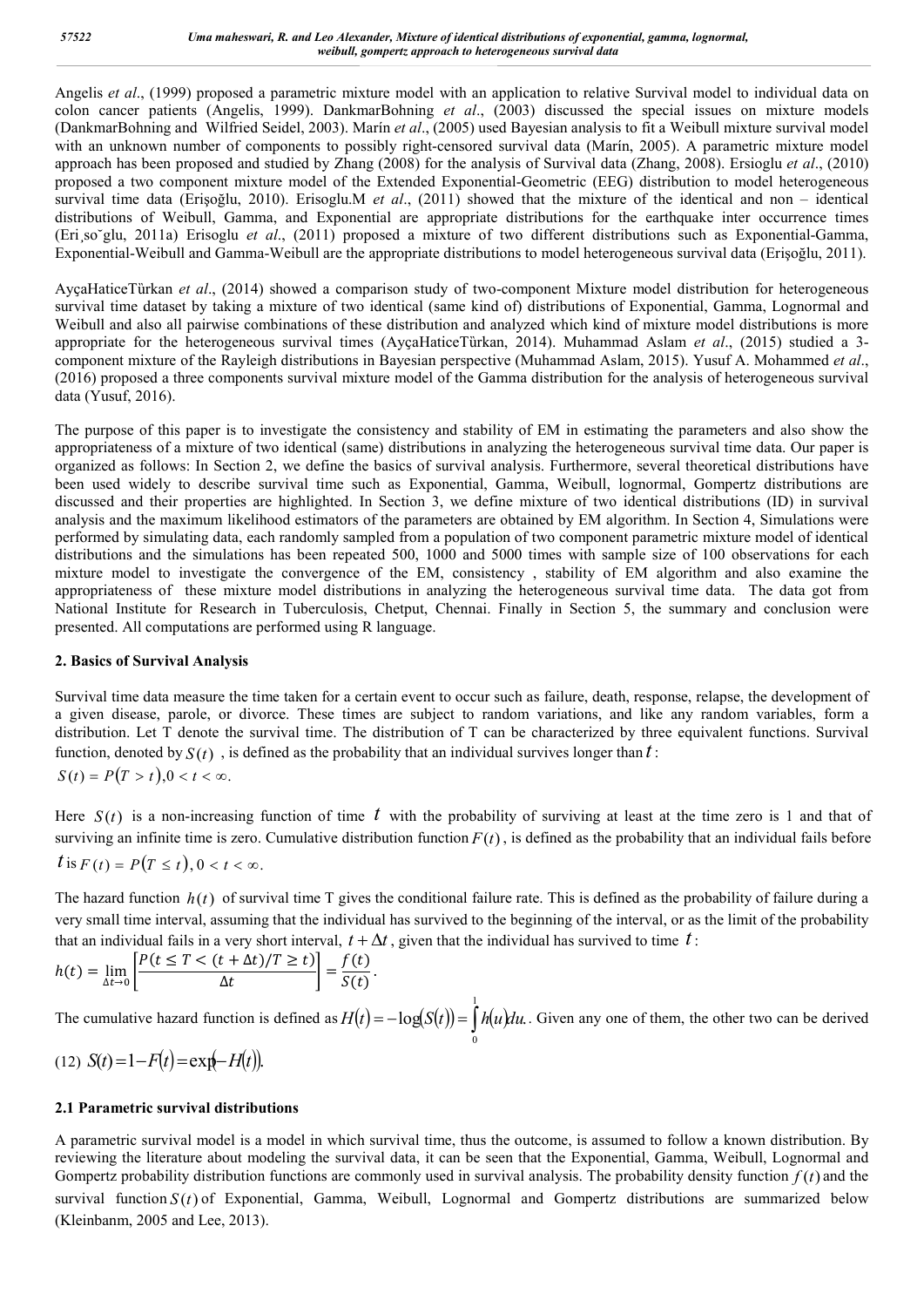# **Exponential distribution**

 $f_{\text{exp}}(t) = \frac{1}{\lambda} e^{-\frac{t}{\lambda}}, t > 0, \lambda > 0,$  $\frac{d}{dx}$ ,  $t > 0$ ,  $\lambda > 0$ , where  $\lambda$  is a scale parameter of the distribution and reciprocal of it defined as rate parameter.  $\exp(t) = 1 - e^{-\lambda}$ . *t*  $s_{\text{exp}}(t) = 1 - e^{-t}$ 

#### **Weibull distribution**

$$
f_{\text{wbl}}(t) = \frac{\gamma}{\eta} \left(\frac{t}{\eta}\right)^{\gamma-1} e^{-\left(\frac{t}{\eta}\right)^{\gamma}}, t, \eta, \gamma > 0, \text{ where } \eta \text{ is a scale parameter and } \gamma \text{ is called shape parameter.}
$$

 $(t) = e^{(\gamma)}$ . n,  $\frac{1}{\gamma}$  $-\left(\frac{t}{\gamma}\right)$  $=$ *t*  $s_{\textit{wbl}}(t) = e$ 

#### **Gamma distribution**

$$
f_{\text{gam}}(t) = \frac{t^{\alpha-1}e^{-\frac{t}{\beta}}}{\beta^{\alpha}\Gamma(\alpha)}, \ t, \alpha, \beta > 0, \text{ where } \alpha \text{ is the shape parameter and } \beta \text{ is the scale parameter.}
$$

$$
S_{\text{gam}}(t) = 1 - \frac{\Gamma_x(\alpha)}{\Gamma(\alpha)}
$$
, where  $\Gamma_x(\alpha)$  is called an incomplete Gamma function and calculated by  $\Gamma_x(\alpha) = \int_0^x t^{\alpha-1} \exp(-t) dt$ .

#### **Lognormal distribution**

$$
f_{\text{logn}}(t) = \frac{1}{\sigma t \sqrt{2\pi}} e^{-\frac{(\log t - \mu)^2}{2\sigma^2}}, t > 0, \mu, \sigma > 0, \text{ where } \mu \text{ is the location parameter and } \sigma \text{ is the scale parameter.}
$$
  
\n
$$
s_{\text{logn}}(t) = 1 - \phi \left( \frac{\log t - \mu}{\sigma} \right), \text{ where } \phi \text{ is cumulative distribution function of normal probability distribution function and is}
$$
  
\ndefined by  $\phi \left( \frac{\log t - \mu}{\sigma} \right) = \frac{1}{\sqrt{2\pi}} \int_{-\infty}^{\frac{\log t - \mu}{\sigma}} \exp \left( -\frac{u^2}{2} \right) du$ .

#### **Gompertz distribution**

$$
f_{gomp}(t) = be^{at}e^{-\frac{b}{a}(e^{at}-1)}, t > 0, a, b > 0, \text{ where } a \text{ is the shape parameter and } b \text{ is the rate parameter.}
$$
  

$$
s_{gomp}(t) = e^{-\frac{b}{a}(e^{at}-1)}.
$$

#### **3. Parametric Mixture models Approach in survival analysis**

In finite mixture models, it is assumed that population consists of  $g(\geq 2)$  distinct subgroups or subclasses. Finite mixture distribution function can be written as  $f_{1,2}(t; \psi) = \pi f_1(t; \theta_1) + (1 - \pi) f_2(t; \theta_2)$ , where the vector  $\psi = (\pi, \theta)$  contains all the unknown parameters for  $\pi$  and  $\theta = (\theta_1, \theta_2)$  in the mixture model(14,10). The function  $f_1(t; \theta_1)$  is called mixture component density function for the first population with parameter  $\theta_1$  and  $f_2(t;\theta_2)$  is called mixture component density function for the Second population with parameter  $\theta_2$ .

In this study, to model the heterogeneous survival time data, we use the mixture of two identical distributions. The Identical distributions are Exponential-Exponential, Gamma-Gamma, Weibull-Weibull, Lognormal-Lognormal and Gompertz –Gompertz which are defined as follows,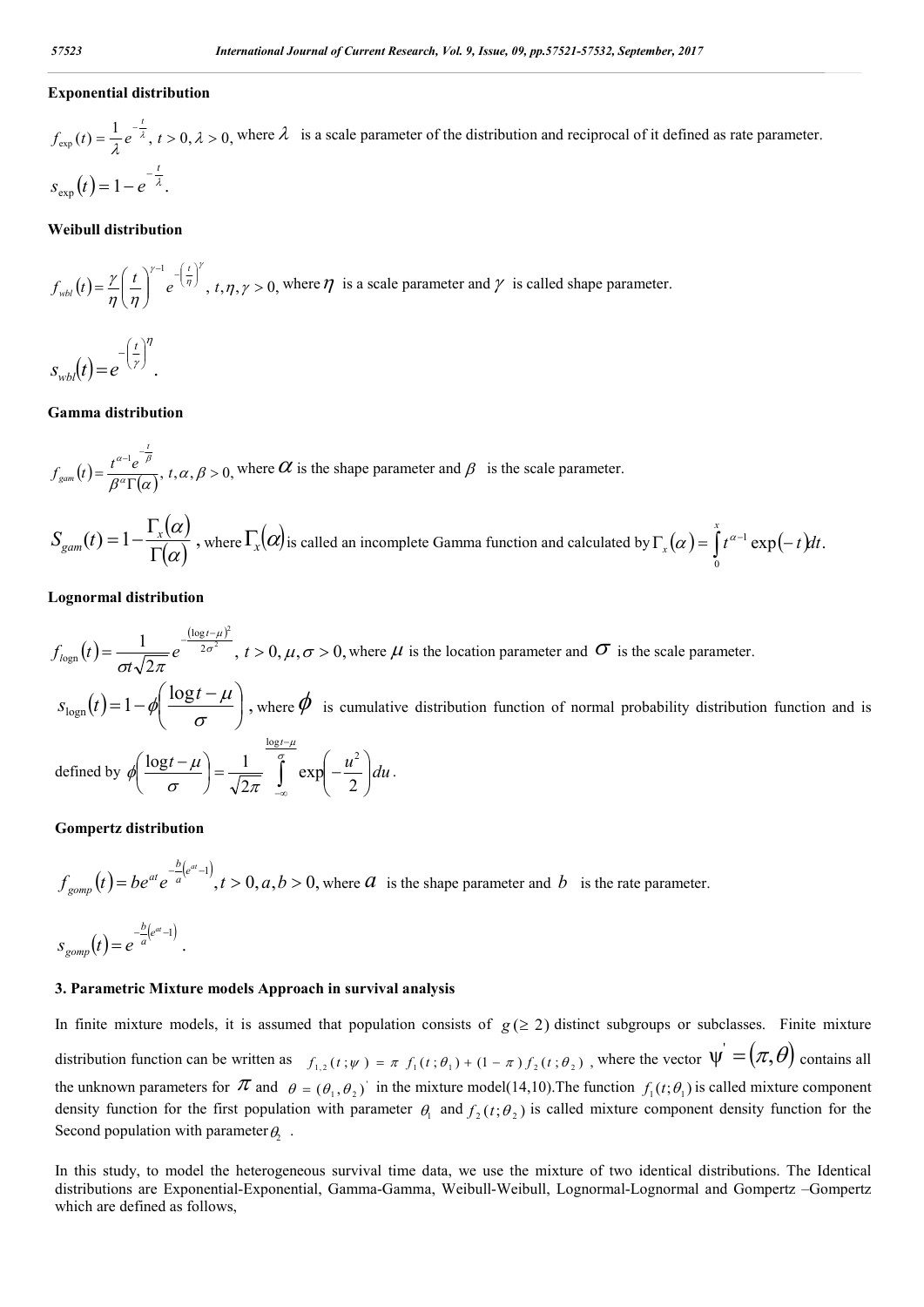$$
f_{\exp-\exp}(t) = \pi f_{\exp}(t; \lambda_1) + (1 - \pi) f_{\exp}(t; \lambda_2)
$$
\n(3.1)

$$
f_{\text{gam-gam}}(t) = \pi f_{\text{gam}}(t; \alpha_1, \beta_1) + (1 - \pi) f_{\text{gam}}(t; \alpha_2, \beta_2) \tag{3.2}
$$

$$
f_{\text{wbl - wbl}}(t) = \pi f_{\text{wbl}}(t; \eta_1, \gamma_1) + (1 - \pi) f_{\text{wbl}}(t; \eta_2, \gamma_2)
$$
\n(3.3)

$$
f_{\text{logn-logn}}(t) = \pi f_{\text{logn}}(t; \mu_1, \sigma_1) + (1 - \pi) f_{\text{logn}}(t; \mu_2, \sigma_2)
$$
\n(3.4)

and 
$$
f_{gomp-gomp}(t) = \pi f_{gomp}(t; a_1, b_1) + (1 - \pi) f_{gomp}(t; a_2, b_2),
$$
 (3.5)

where  $\pi$  is the mixture weight of the distributions and  $\pi \in (0,1)$ . The maximum likelihood estimators of parameters of these mixture distributions are estimated using Expectation-Maximization (EM) algorithm.

## **3.1 Parameter estimation in mixture model**

In finite mixture models, the EM (Expectation-Maximization) algorithm has been used as an effective method to find the unknown parameters by maximum likelihood (Mclachlan and Peel, 2000; Hogg MckeanCraig, 2005; McLachlan and Krishnan, 1997). In EM framework, the observed data  $t_1, t_2, \ldots, t_n$  is considered as an incomplete data and latent class variables  $z_1, z_2$  to be missing where  $z_{1i} = z_1(t_i) = 1$  for  $i = 1,..., n$  if observation  $t_i$  belongs to 1<sup>st</sup> class and 0 otherwise. The EM algorithm is applied to the mixture distributions by treating  $Z_i$  as unobserved or missing data. It has two iterative steps, E (for Expectation) and M (for Maximization).

In E- step, to estimate the hidden variable vector  $z_i = (z_{1i}, z_{2i})'$ , conditional expectation function  $E(Z_{1i}|t_i)$  and  $E(Z_{2i}|t_i)$ are used.

So, 
$$
\hat{z}_{1i} = E_{\psi_0}(z_{1i}|t_i) = \frac{\pi f_{1,0}(t_i;\theta_1)}{\pi f_{1,0}(t_i;\theta_1) + (1-\pi)f_{2,0}(t_i;\theta_2)}
$$

and 
$$
\hat{z}_{2i} = E_{\psi 0}(z_{2i}|t_i) = \frac{(1-\pi)f_{2,0}(t_i;\theta_2)}{\pi f_{1,0}(t_i;\theta_1) + (1-\pi)f_{2,0}(t_i;\theta_2)}
$$
.

In M-step,  $E(Z_{1i}|t_i)$  and  $E(Z_{2i}|t_i)$  function which are calculated in E-step is maximized. The M-step and E- step should be

iterated alternatively till the convergence criterion is met. The estimator of  $\pi_k$  ( $k = 1,2$ ) is obtained as  $\hat{\pi}_k = \frac{i-1}{k}$ .  $\hat{z}$  $\hat{\pi}_{\scriptscriptstyle{k}} = \stackrel{\scriptscriptstyle{i} = 1}{\scriptscriptstyle{-}}$ *n*  $\sum_{i=1}^{n}$  $\sum_{i=1}^{\infty} k_i$  $\hat{\pi}_k = \frac{\sum_{i=1}^k}{\sum_{i=1}^{k}}$ 

By using equation (3.1), we can evaluate mixture of exponential distribution and the maximum likelihood estimator for Exponential-Exponentialis given by,

$$
\hat{\lambda}_1 = \frac{\sum_{i=1}^n \hat{z}_{1i} t_i}{\sum_{i=1}^n \hat{z}_{1i}} \text{ and } \hat{\lambda}_2 = \frac{\sum_{i=1}^n \hat{z}_{2i} t_i}{\sum_{i=1}^n \hat{z}_{2i}}.
$$

By using equation (3.2), we can evaluate mixture of Gamma distribution and the maximum likelihood estimator for Gamma-Gamma is given by,

$$
\hat{\beta}_1 = \frac{\sum_{i=1}^n \hat{z}_{1i} t_i}{\hat{\alpha}_1 \sum_{i=1}^n \hat{z}_{1i}} \quad \text{and} \quad \hat{\alpha}_1^{r+1} = \hat{\alpha}_1^r - \frac{1}{\hat{\alpha}_1^r - \mu^r(\hat{\alpha}_1^r) - \mu^r(\hat{\alpha}_1^r)} \frac{1}{\hat{\alpha}_1^r - \mu^r(\hat{\alpha}_1^r)} + \frac{\sum_{i=1}^n \hat{z}_{1i} \log t_i}{\sum_{i=1}^n \hat{z}_{1i}}}{\frac{1}{\hat{\alpha}_1^r - \mu^r(\hat{\alpha}_1^r)}.
$$

Similarly,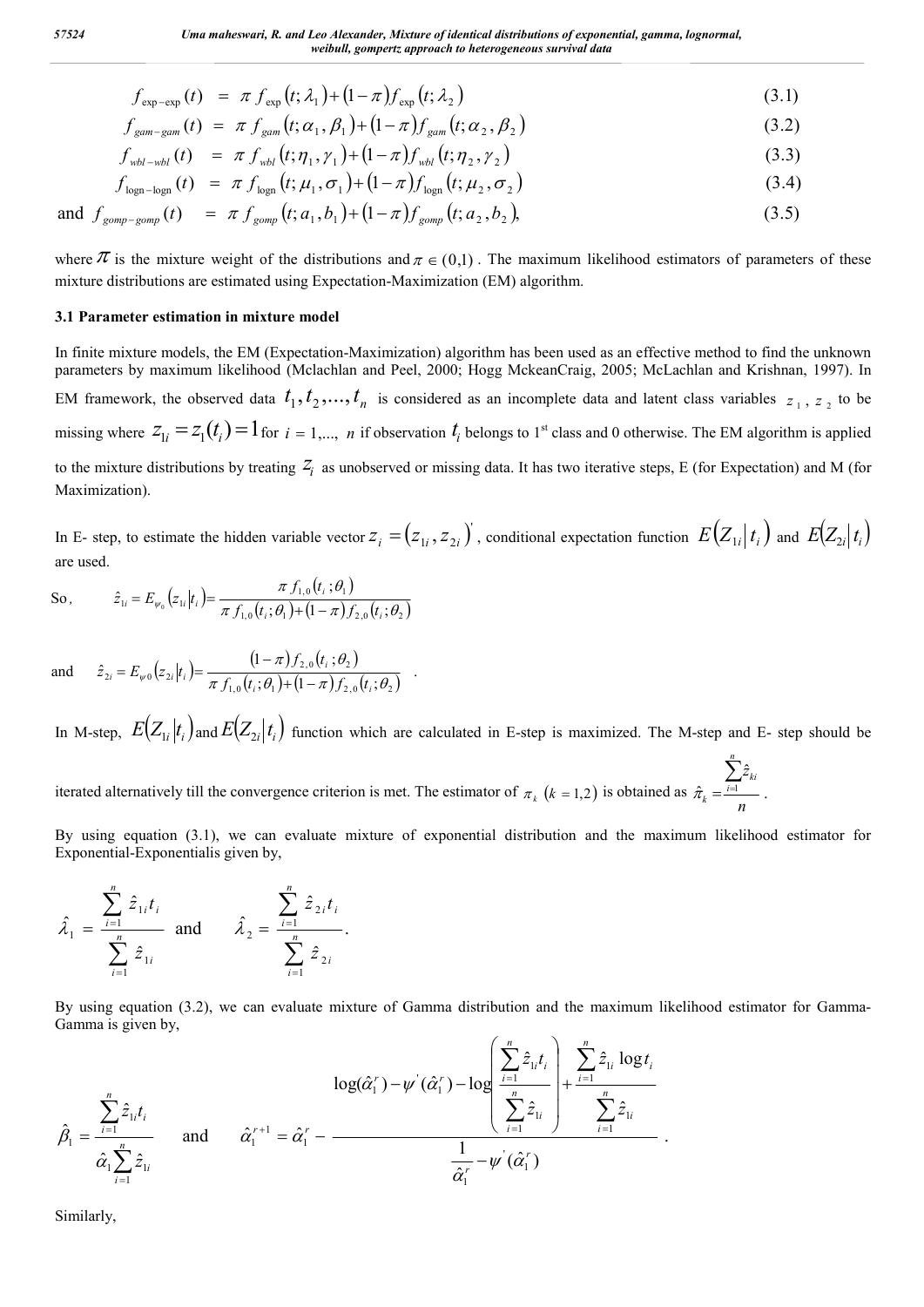.

$$
\hat{\beta}_2 = \frac{\sum_{i=1}^n \hat{z}_{2i} t_i}{\hat{\alpha}_2 \sum_{i=1}^n \hat{z}_{2i}} \quad \text{and} \quad \hat{\alpha}_2^{r+1} = \hat{\alpha}_2^r - \frac{1}{\hat{\alpha}_2^r} \frac{1}{\hat{\alpha}_2^r} - \frac{1}{\hat{\alpha}_2^r} \frac{1}{\hat{\alpha}_2^r} \frac{1}{\hat{\alpha}_2^r} \frac{1}{\hat{\alpha}_2^r} \frac{1}{\hat{\alpha}_2^r} \frac{1}{\hat{\alpha}_2^r} \frac{1}{\hat{\alpha}_2^r} \frac{1}{\hat{\alpha}_2^r} \frac{1}{\hat{\alpha}_2^r} \frac{1}{\hat{\alpha}_2^r} \frac{1}{\hat{\alpha}_2^r} \frac{1}{\hat{\alpha}_2^r} \frac{1}{\hat{\alpha}_2^r} \frac{1}{\hat{\alpha}_2^r} \frac{1}{\hat{\alpha}_2^r} \frac{1}{\hat{\alpha}_2^r} \frac{1}{\hat{\alpha}_2^r} \frac{1}{\hat{\alpha}_2^r} \frac{1}{\hat{\alpha}_2^r} \frac{1}{\hat{\alpha}_2^r} \frac{1}{\hat{\alpha}_2^r} \frac{1}{\hat{\alpha}_2^r} \frac{1}{\hat{\alpha}_2^r} \frac{1}{\hat{\alpha}_2^r} \frac{1}{\hat{\alpha}_2^r} \frac{1}{\hat{\alpha}_2^r} \frac{1}{\hat{\alpha}_2^r} \frac{1}{\hat{\alpha}_2^r} \frac{1}{\hat{\alpha}_2^r} \frac{1}{\hat{\alpha}_2^r} \frac{1}{\hat{\alpha}_2^r} \frac{1}{\hat{\alpha}_2^r} \frac{1}{\hat{\alpha}_2^r} \frac{1}{\hat{\alpha}_2^r} \frac{1}{\hat{\alpha}_2^r} \frac{1}{\hat{\alpha}_2^r} \frac{1}{\hat{\alpha}_2^r} \frac{1}{\hat{\alpha}_2^r} \frac{1}{\hat{\alpha}_2^r} \frac{1}{\hat{\alpha}_2^r} \frac{1}{\hat{\alpha}_2^r} \frac{1}{\hat{\alpha}_2^r} \frac{1}{\hat{\alpha}_2^r} \frac{1}{\hat{\alpha}_2^r} \frac{1}{\hat{\alpha}_2^r} \frac{1}{\hat{\alpha}_2^r} \frac{1}{
$$

Here *r* is the number of Newton-Raphson iterations within EM algorithm. Also  $\psi(.)$  and  $\psi'(.)$  are a digamma and trigamma functions respectively. By using equation (3.3), we can evaluate mixture of Weibull distribution and the maximum likelihood estimator for Weibull-Weibull is given by,

$$
\hat{\eta}_{1} = \left( \left( \sum_{i=1}^{n} \hat{z}_{1i} \right)^{-1} \sum_{i=1}^{n} \hat{z}_{1i} t_{i}^{\hat{r}_{1}} \right)^{1/2}, \qquad \hat{\gamma}_{1}^{r+1} = \hat{\gamma}_{1}^{r} + \frac{A_{r}^{*} + (1/\hat{\gamma}_{1}^{r}) - (C_{r}^{*}/B_{r}^{*})}{(1/(\hat{\gamma}_{1}^{r})^{2}) + (B_{r}^{*}D_{r}^{*} - C_{r}^{*2})/B_{r}^{*2}} \n\hat{\eta}_{2} = \left( \left( \sum_{i=1}^{n} \hat{z}_{2i} \right)^{-1} \sum_{i=1}^{n} \hat{z}_{2i} t_{i}^{\hat{r}_{2}} \right)^{1/2} \text{ and } \hat{\gamma}_{2}^{r+1} = \hat{\gamma}_{2}^{r} + \frac{A_{r}^{**} + (1/\hat{\gamma}_{2}^{r}) - (C_{r}^{**}/B_{r}^{**})}{(1/(\hat{\gamma}_{2}^{r})^{2}) + (B_{r}^{**}D_{r}^{**} - C_{r}^{*2})/B_{r}^{**}} \n\text{where } A_{r}^{*} = \left( \sum_{i=1}^{n} \hat{z}_{1i} \right)^{-1} \sum_{i=1}^{n} \hat{z}_{1i} \log t_{i} , B_{r}^{*} = \sum_{i=1}^{n} \hat{z}_{1i} t_{i}^{\hat{r}_{i}} , C_{r}^{*} = \sum_{i=1}^{n} \hat{z}_{1i} t_{i}^{\hat{r}_{i}} \log t_{i} \text{ and } D_{r}^{*} = \sum_{i=1}^{n} \hat{z}_{1i} t_{i}^{\hat{r}_{i}} \left( \log t_{i} \right)^{2} ,
$$
\n
$$
A_{r}^{**} = \left( \sum_{i=1}^{n} \hat{z}_{2i} \right)^{-1} \sum_{i=1}^{n} \hat{z}_{2i} \log t_{i} , B_{r}^{**} = \sum_{i=1}^{n} \hat{z}_{2i} t_{i}^{\hat{r}_{2}^{*}} , C_{r}^{**} = \sum_{i=1}^{n} \hat{z}_{2i} t_{i}^{\hat{r}_{2}^{*}} \log t_{i
$$

Hence  $\hat{r}$  is the number of Newton-Raphson iterations within EM algorithm. The M-step and E- step should be iterated alternatively till the convergence criterion is met.

By using equation (3.4), we can evaluate mixture of Lognormal distribution and the maximum likelihood estimator for Lognormal-Lognormal is given by,

$$
\hat{\mu}_1 = \frac{\sum_{i=1}^n \hat{z}_{1i} \ln t_i}{\sum_{i=1}^n \hat{z}_{1i}} \quad \text{and} \quad \hat{\sigma}_1^2 = \frac{\sum_{i=1}^n \hat{z}_{1i} (\ln t_i - \hat{\mu}_1)^2}{\sum_{i=1}^n \hat{z}_{1i}}.
$$

Similarly,

$$
\hat{\mu}_2 = \frac{\sum_{i=1}^n \hat{z}_{2i} \ln t_i}{\sum_{i=1}^n \hat{z}_{2i}} \quad \text{and} \quad \hat{\sigma}_2^2 = \frac{\sum_{i=1}^n \hat{z}_{2i} (\ln t_i - \hat{\mu}_2)^2}{\sum_{i=1}^n \hat{z}_{2i}}.
$$

By using equation (3.5), we can evaluate mixture of Gompertz distribution and the maximum likelihood estimator for Gompertz-Gompertzis given by,

$$
\hat{b}_1 = \frac{\hat{a}_1 \sum_{i=1}^n \hat{z}_{1i}}{\sum_{i=1}^n \hat{z}_{1i} e^{\hat{a}_1 t_i} - \sum_{i=1}^n \hat{z}_{1i}}, \quad \hat{b}_2 = \frac{\hat{a}_2 \sum_{i=1}^n \hat{z}_{2i}}{\sum_{i=1}^n \hat{z}_{2i} e^{\hat{a}_2 t_i} - \sum_{i=1}^n \hat{z}_{2i}},
$$
\n
$$
\hat{a}_1^{r+1} = \hat{a}_1^r + \frac{E_r^* + \{(F_r^* G_r^* - \hat{a}_1^r F_r^* H_r^* - (F_r^*)^2)/\hat{a}_1^r (G_r^* - F_r^*)\}}{\left\{\frac{(F_r^*(G_r^*)^2 - 2(F_r^*)^2 G_r^* + (\hat{a}_1^r)^2 G_r^* F_r^* I_r^* - (\hat{a}_1^r)^2 (F_r^*)^2 I_r^* - (\hat{a}_1^r)^2 F_r^* (H_r^*)^2 + (F_r^*)^3)}{(\hat{a}_1^r (G_r^* - F_r^*))^2}\right\}},
$$

*n*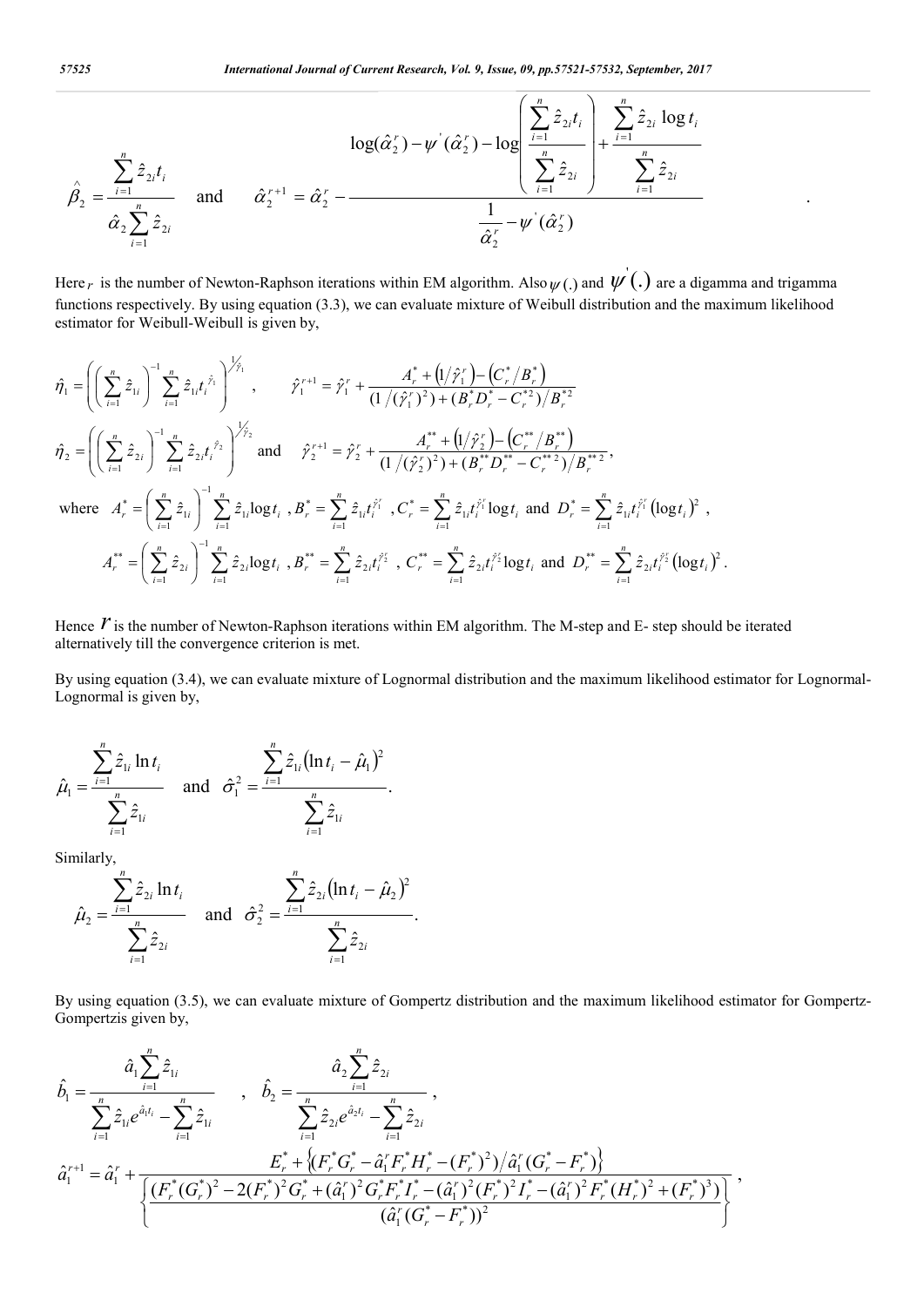*57526 Uma maheswari, R. and Leo Alexander, Mixture of identical distributions of exponential, gamma, lognormal, weibull, gompertz approach to heterogeneous survival data*

where 
$$
E_r^* = \sum_{i=1}^n \hat{z}_{1i}t_i
$$
,  $F_r^* = \sum_{i=1}^n \hat{z}_{1i}$ ,  $G_r^* = \sum_{i=1}^n \hat{z}_{1i}e^{\hat{a}_i^r t_i}$ ,  $H_r^* = \sum_{i=1}^n \hat{z}_{1i}t_i e^{\hat{a}_i^r t_i}$  and  $I_r^* = \sum_{i=1}^n \hat{z}_{1i}t_i^2 e^{\hat{a}_i^r t_i}$  and  
\n
$$
\hat{a}_2^{r+1} = \hat{a}_2^r + \frac{E_r^{**} + \{(F_r^{**}G_r^{**} - \hat{a}_2^r F_r^{**} H_r^{**} - (F_r^{**})^2)/\hat{a}_2^r (G_r^{**} - F_r^{**})\}}{\{(F_r^{**}(G_r^{**})^2 - 2(F_r^{**})^2 G_r^{**} + (\hat{a}_2^r)^2 G_r^{**} F_r^{**} I_r^{**} - (\hat{a}_2^r)^2 (F_r^{**})^2 I_r^{**} - (\hat{a}_2^r)^2 F_r^{**} (H_r^{**})^2 + (F_r^{**})^3)\}} \cdot \frac{(\hat{a}_2^r (G_r^{**} - F_r^{**}))^2}{(\hat{a}_2^r (G_r^{**} - F_r^{**}))^2}
$$

Hence  $\dot{r}$  is the number of Newton-Raphson iterations within EM algorithm. The M-step and E- step should be iterated alternatively till the convergence criterion is met.

#### **3.2 Model Selection Criteria**

To find the appropriate distribution, we use two different goodness of fit tests: the mean square error (MSE) test and the Kolmogorov-Smirnov (KS) test. Let us first use the MSE test. The MSE value is defined as

$$
MSE = \frac{\sum_{i=1}^{n} [F_e(t_i) - F(t_i)]^2}{n - k},
$$

where  $F_e(t)$  is the empirical distribution and  $F(t)$  is the cumulative distribution function that is proposed to model the heterogeneous survival data set. Here *k* is the number of free parameters in the distribution. As it is known, the smallest MSE value reveals the most appropriate distribution. Then The Kolmogorov-Smirnov statistic KS is defined by

$$
KS = \max \left| F_e(t) - F(t) \right|.
$$

It is known that the preferred distribution has the smallest value of KS. Also, we use AIC as goodness of fit test for model selection criteria. AIC value is as follows  $AIC = -2 \log L + 2d$ , where *d* represents estimated parameter (Mclachlan and Peel, 2000). The smallest AIC value represents the best model.

#### **4. Simulation and Application**

## **4.1 Simulation**

Simulations are performed by simulating data, each randomly sampled from a population of two component parametric mixture model of identical distributions and the simulations has been repeated 500, 1000 and 5000 times with sample size of 100 observations for each mixture model to investigate the convergence of the EM, consistency , stability of EM algorithm. The mixture model includes Exponential-Exponential, Gamma-Gamma, Weibull-Weibull, Lognormal-Lognormal and Gompertz-Gompertz. There is no restriction imposed on the maximum number of iterations and convergence was achieved when the differences between successive estimates were less than  $10^{-4}$ . The results from the simulated data sets are listed in the following Tables 1 –5, which gives the averages of the maximum likelihood estimators  $a_v$  ( $\hat{\tau}$ ,  $\hat{\theta}$ ) and standard errors  $se$  ( $\hat{\tau}$ ,  $\hat{\theta}$ ). Also, the graphs of mixture of two identical distributions for simulation parameters are shown in the following Figures 1- 5. From Figure 1 - 5, it displays the comparison between pdf of identical mixture model and pdf of each single distribution.

# **4.1.1 Mixture model of exponential-exponential**

| Exponential-Exponential                      |             |                    |                   |  |  |  |  |
|----------------------------------------------|-------------|--------------------|-------------------|--|--|--|--|
| Parameters                                   | π           | Л                  | 'n                |  |  |  |  |
| Postulated model                             | $\pi = 0.5$ | $\lambda_1 = 0.25$ | $\lambda_2 = 1.0$ |  |  |  |  |
| av $(\hat{\pi}, \hat{\theta})$<br>5000 times | 0.500       | 0.250              | 0.999             |  |  |  |  |
| $(\hat{\pi}$ , $\hat{\theta}$<br>se          | 0.051       | 0.553              | 0.135             |  |  |  |  |

**Table 4.1**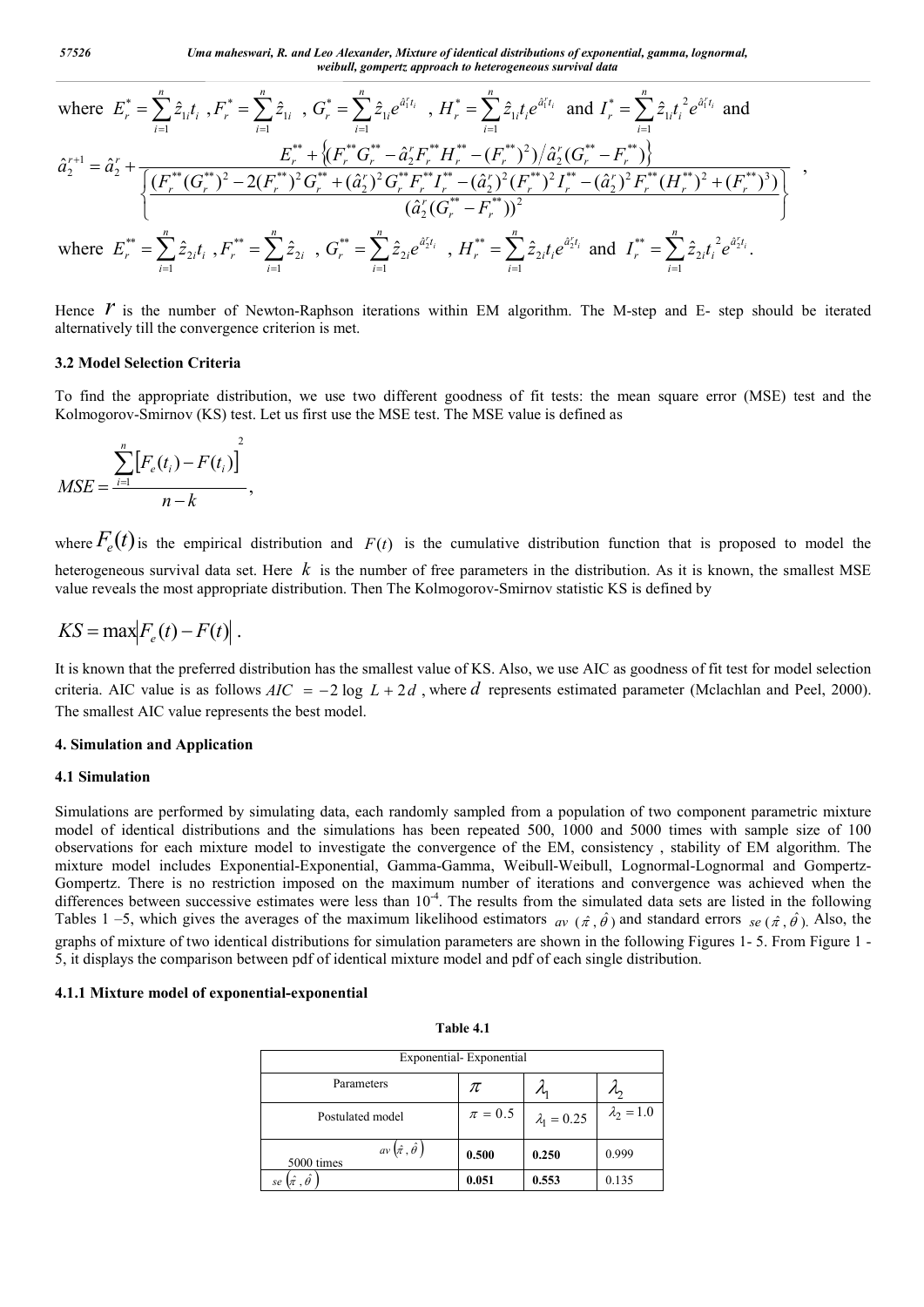

## **4.1.2 Mixture model of Gamma - Gamma**

| Table 4.2                                   |             |                |                 |                |             |  |  |  |
|---------------------------------------------|-------------|----------------|-----------------|----------------|-------------|--|--|--|
| Gamma- Gamma                                |             |                |                 |                |             |  |  |  |
| Parameters                                  | π           | $\alpha_1$     |                 | $\alpha_2$     | $\beta_2$   |  |  |  |
| Postulated model                            | $\pi = 0.3$ | $\alpha_1 = 9$ | $\beta_1 = 0.5$ | $\alpha_2 = 3$ | $\beta_2=2$ |  |  |  |
| $av(\hat{\pi}, \hat{\theta})$<br>5000 times | 0.300       | 9.259          | 0.486           | 3.030          | 1.982       |  |  |  |
| se $(\hat{\pi}, \hat{\theta})$              | 0.045       | 0.197          | 0.029           | 0.036          | 0.133       |  |  |  |







# **4.13 Mixture Model of Weibull-Weibull**

**Table 4.3**

| Weibull –Weibull                            |               |              |         |                             |                |  |  |  |
|---------------------------------------------|---------------|--------------|---------|-----------------------------|----------------|--|--|--|
| Parameters                                  | π<br>$\eta_1$ |              | $n_{2}$ | $\gamma_{2}$                |                |  |  |  |
| Postulated model                            | $\pi = 0.4$   | $\eta_1 = 4$ |         | $\gamma_1 = 8$ $\eta_2 = 2$ | $\gamma_2 = 6$ |  |  |  |
| $av(\hat{\pi}, \hat{\theta})$<br>5000 times | 0.400         | 3.997        | 8.084   | 1.998                       | 6.077          |  |  |  |
| $se(\hat{\pi},\theta)$                      | 0.050         | 0.075        | 0.037   | 0.040                       | 0.019          |  |  |  |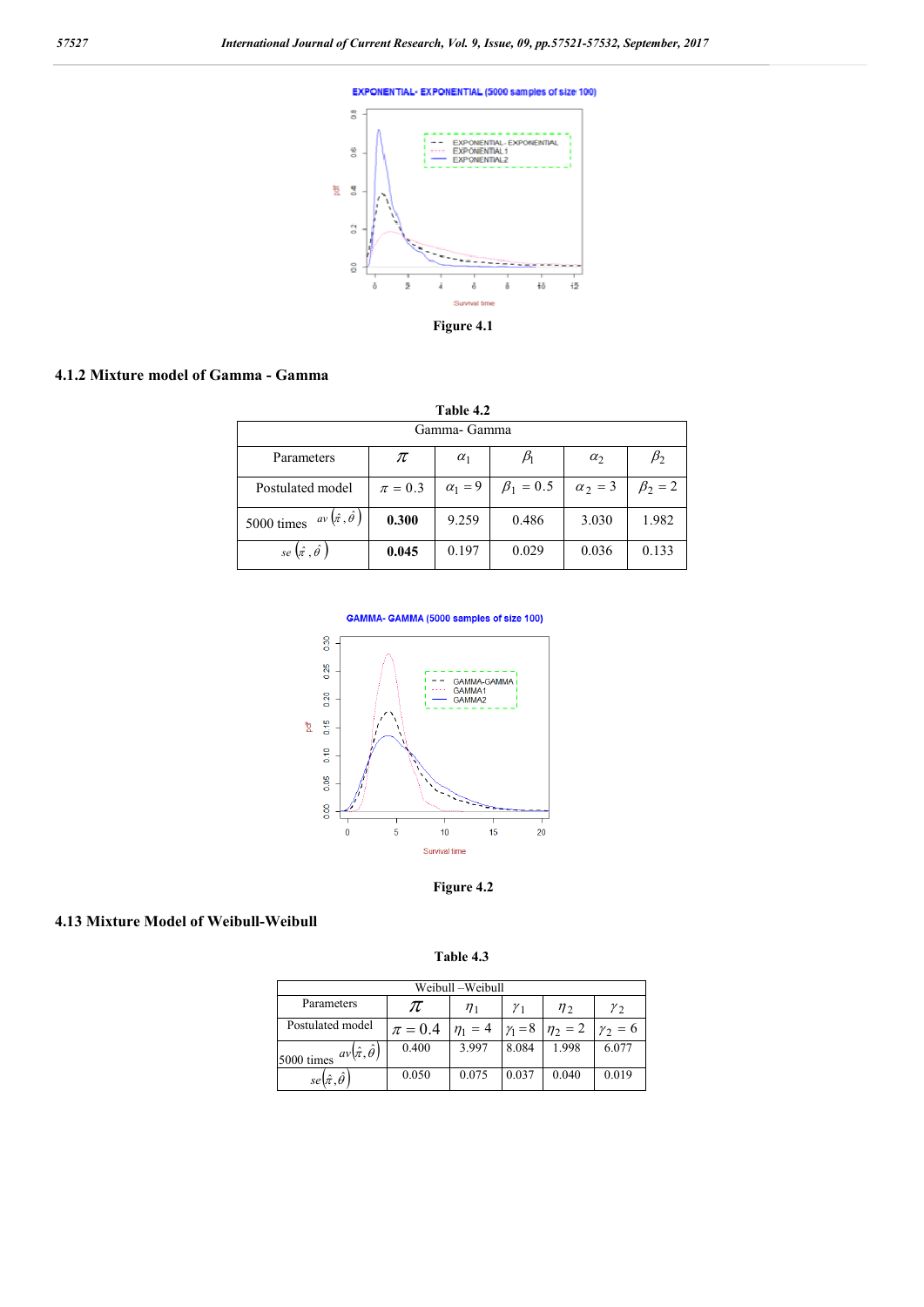#### **WEIBULL-WEIBULL (5000 samples of size 100)**



# **4.1.4 Mixture model of Lognormal- Lognormal**

**Table 4.4**

| Lognormal-Lognormal                         |             |         |                                 |             |                |  |  |  |
|---------------------------------------------|-------------|---------|---------------------------------|-------------|----------------|--|--|--|
| Postulated model                            | $\pi$       | $\mu_1$ | $\sigma_1$                      | $\mu_2$     | $\sigma_2$     |  |  |  |
| Parameters                                  | $\pi = 0.7$ |         | $\mu_1 = 2 \mid \sigma_1 = 0.5$ | $\mu_2 = 2$ | $\sigma_2 = 1$ |  |  |  |
| $av(\hat{\pi}, \hat{\theta})$<br>5000 times | 0.700       | 2.000   | 0.499                           | 2.001       | 0.993          |  |  |  |
| $se(\hat{\pi},\hat{\theta})$                | 0.046       | 0.056   | 0.041                           | 0.178       | 0.128          |  |  |  |

| <b>LOGNORMAL-LOGNORMAL (5000 samples of size 100)</b> |
|-------------------------------------------------------|
|-------------------------------------------------------|



**Figure 4.4**

# **4.1.5 Mixture Model of Gompertz- Gompertz**

**Table 4.5**

| Gompertz-Gompertz                                         |             |                |       |                        |                |  |  |  |  |
|-----------------------------------------------------------|-------------|----------------|-------|------------------------|----------------|--|--|--|--|
| Parameters                                                | 7L          | a <sub>1</sub> | $b_1$ | $a_{2}$                | b <sub>2</sub> |  |  |  |  |
| Postulated model                                          | $\pi = 0.4$ | $a_1 = 2$      |       | $b_1 = 1 \mid a_2 = 6$ | $b_2 = 2$      |  |  |  |  |
| $\frac{5000 \text{ times}}{a v(\hat{\pi}, \hat{\theta})}$ | 0.400       | 1.971          | 1.005 | 5.955                  | 2.017          |  |  |  |  |
| $se(\hat{\pi}, \hat{\theta})$                             | 0.050       | 0.001          | 0.161 | 0.001                  | 0.253          |  |  |  |  |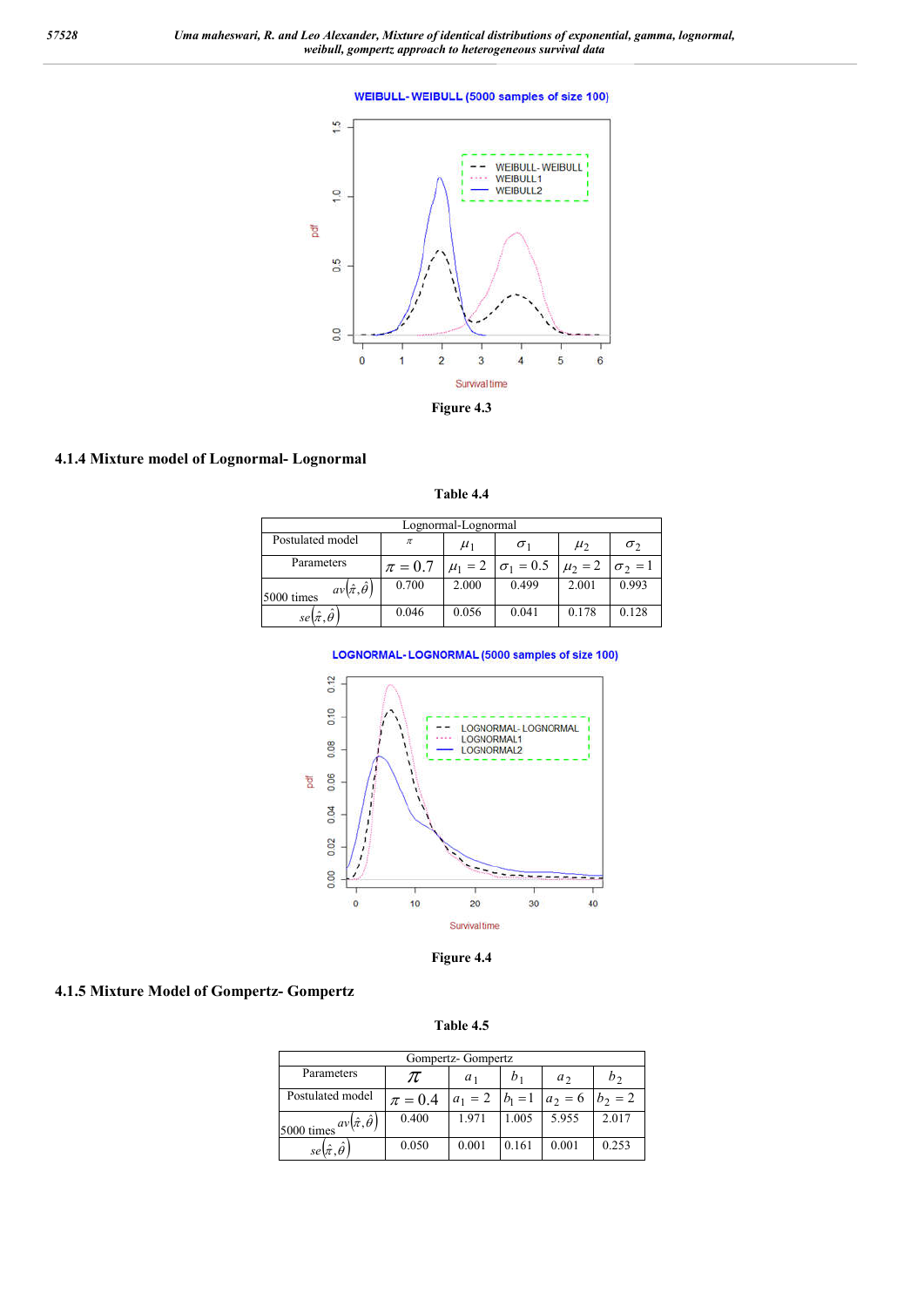**GOMPERTZ-GOMPERTZ (5000 samples of size 100)** 





The result of the parameter estimation listed from Table4.1-4.5, shows the averages of the estimated parameters of Exponential-Exponential,Gamma-Gamma, Weibull-Weibull, Lognormal-Lognormal, Gompertz-Gompertzmixture model and its corresponding standard error respectively. It can be observed that the estimators get closer to the true values (postulated model) of the mixture model as the number of repetitions increases i.e., the averages of the estimators are very close to the true values of the parameters and their standard errors are relatively small which suggests that the estimators obtained through EM algorithm performed consistently. Convergence was achieved in all the cases, even though when the starting values are poor and this emphasizes the numerical stability of the EM algorithm.

Figure 4.1- 4.5, exhibits the comparison between the probability density function of the parametric mixture model Exponential, Gamma, Weibull, Lognormal and Gompertzdistributions and the probability density functions of each single distribution. As it can be seen in the graph, the mixture model fits the simulated data far better than the single distributions. Simulation results revealed that EM algorithm approach works well with identical mixture proportions

#### **4.2Illustrativeexample based on bone marrow Survival Data**

Bone marrow survival data set consists of survival times of 137 patients. The data has been collected from National Institute for Research in Tuberculosis (NIRT), Chennai. Mixtures of identical distributions have been proposed for the data set. The estimated parameter, Log-likelihood (LL), K-S test statistic, mean square error (MSE) values, Akaike information Criterion (AIC) for mixture of identical distributions such as Exponential-Exponential, Gamma-Gamma, Weibull-Weibull, Lognormal-Lognormal, Gompertz-Gompertzare mentioned in Table 4.6

| S.NO           | <b>MODELS</b> |                                                          | <b>ESTIMATES</b>                                        | $\pi$ <sub>1</sub> | $\pi$ , | LL          | <b>KS</b> | <b>MSE</b> | AIC     |
|----------------|---------------|----------------------------------------------------------|---------------------------------------------------------|--------------------|---------|-------------|-----------|------------|---------|
| $\mathbf{1}$   | $Exp-Exp$     | $\hat{\lambda}_1 = 335.0073$                             | $\hat{\lambda}_2 = 334.0071$                            | 0.4633             | 0.5367  | -933.5389   | 0.2174    | 0.0160     | 1873.07 |
| $\overline{2}$ | Gam-Gam       | $\hat{\alpha}_1 = 0.9673$<br>$\hat{\beta}_1 = 192$ .5961 | $\hat{\alpha}_2 = 15.7347$<br>$\hat{\beta}_2$ = 43.4484 | 0.7010             | 0.2990  | $-921.7987$ | 0.0276    | 0.0002     | 1853.60 |
| 3              | Wbl-Wbl       | $\hat{\eta}_1 = 740.5906$<br>$\hat{\gamma}_1 = 4.3974$   | $\hat{\eta}_2 = 179.4835$<br>$\hat{\gamma}_2 = 0.9967$  | 0.3145             | 0.6855  | $-920.3076$ | 0.0280    | 0.0002     | 1850.62 |
| $\overline{4}$ | Logn-Logn     | $\hat{\mu}_1 = 4.6016$<br>$\hat{\sigma}_1 = 1.3459$      | $\hat{\mu}_2 = 6.4400$<br>$\hat{\sigma}_2 = 0.2814$     | 0.6818             | 0.3182  | $-931.5698$ | 0.0643    | 0.0011     | 1873.14 |
| 5              | Gomp-Gomp     | $\hat{a}_1 = 0.0020$<br>$b_1 = 0.0011$                   | $\hat{a}_2 = 0.0074$<br>$b_2 = 0.0026$                  | 0.9207             | 0.0793  | $-930.6647$ | 0.0776    | 0.0026     | 1871.33 |

From Table 4.6,it can be viewed that based on KS statistic, MSE and AIC values, Gamma-Gamma mixture has the smallest KS test statistic and smallest MSE value and it is the best model for bone marrow survival data set. According to MSE and AIC comparison values Weibull-Weibull mixture has least value which is also considered another best model for the same data set. Therefore, it can be observed from Table 6, Gamma-Gamma and Weibull-Weibull mixture models are best models for bone marrow survival data set.

A graphical comparison of the fitted (pure) pdf of Gamma and Weibull distribution and fitted pdf of the mixture models of Gamma- Gamma and Weibull- Weibull for survival times of bone marrow data set is mentioned in Figure 4.6(a) and Figure 4.6(b)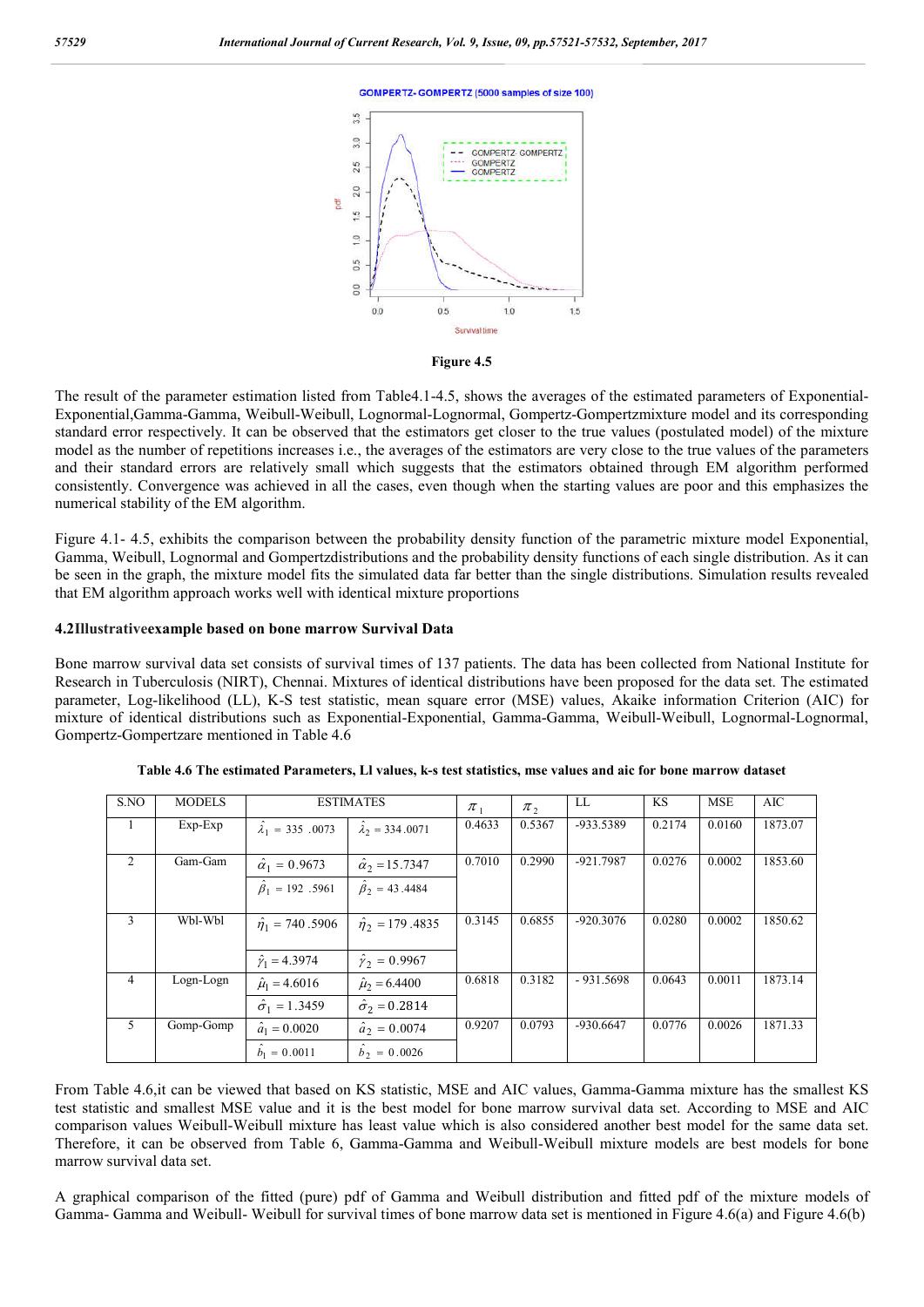

From Figure 6(a) and 6(b), mixture models of Gamma-Gamma and Weibull-Weibull fit much better than (pure) Gamma and Weibull distributions for survival times of bone marrow data set.

#### **5. Conclusion**

In this paper we proposed the mixture models of two identical distributions such as Exponential- Exponential, Gamma-Gamma, Weibull-Weibull, Lognormal-Lognormal and Gompertz-Gompertz to represent the heterogeneous survival data sets. Heterogeneous survival time data can have two different distributions before and after a certain time due to many factors which affects the life of the creatures. For instance, a slowly growing tumor can grow faster after a particular process and this can affect the life time. Each of the different phases of life will generate a peak in the mixture distribution. Therefore, we try to model the heterogeneous survival time data with the most appropriate distributions among the mixture models. Mixtures of Exponential-Exponential, Weibull-Weibull, Gamma-Gamma, Lognormal-Lognormal and Gompertz-Gompertz distributions were tested for the best fit to the simulated dataset as well as real survival dataset. The maximum likelihood estimations of parameters of the mixture models obtained with EM algorithm. The repetitions of the Simulation give estimators closer and closer to the postulated models, as the number of repetitions increases with relatively small standard errors. From Table 1- 5, it shows that the EM algorithm converged to the true values (postulated model) of the mixture model parameters in 5000 repetitions and that emphasizes the stability of the algorithm in estimating the parameters with different proportion of mixing probabilities. The averages are close to the true values of the parameters and the standard errors are relatively small which suggest that the EM algorithm estimator performed consistently. Also, the graphs for entire the two component mixture model fit the simulated data far better than the single distributions. According to the simulation results, the EM algorithm successfully estimated the parameters of the two component mixture model of identical distributions.

Also, we employ mixture of identical distributions for modeling Survival times for bone marrow dataset. The AIC values, KS test statistics and MSE are calculated to determine the most appropriate distribution for the present data set. It can be noted from Table 6 that the best model among the two component mixture models of identical distribution is the mixture of Gamma-Gamma for Survival times of bone marrow patients according to KS test statistics and MSE value. And according to MSE and AIC values, Weibull-Weibull mixture is another best model for the same data set respectively. The histogram and the two probability densities of Gamma-Gamma and Weibull-Weibull mixture fit better than others for the survival times of 137 Bone marrow patients that isgiven in Figure 4.7(a). The empirical distribution function and two distribution functions Gamma-Gamma and Weibull-Weibull fitbetter is shown in Figure 4.7(b).



**Figure 4.7(a). The probability densities of the fitted distributions and a histogram**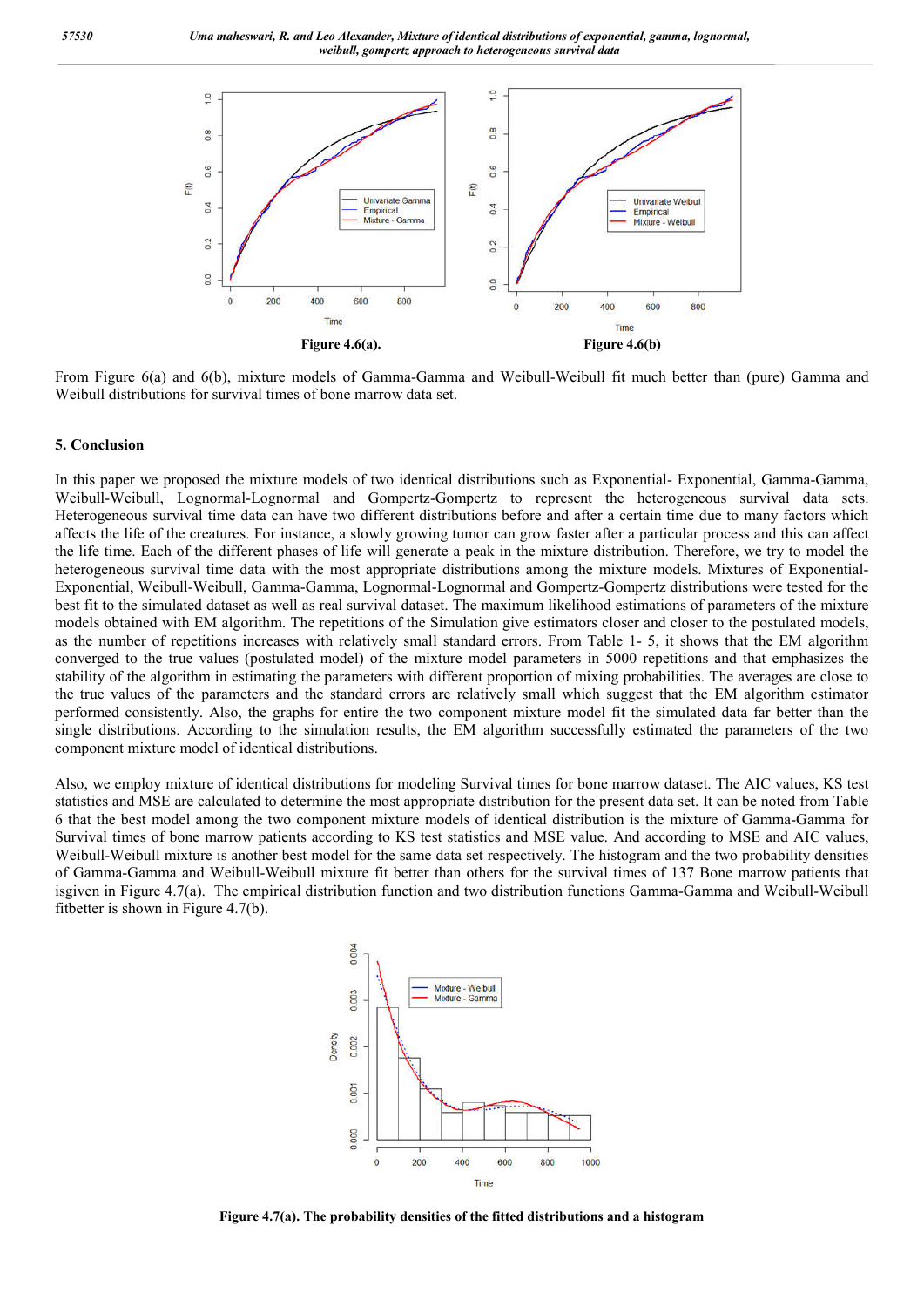

**Figure 4.7(b). The empirical distribution function and the fitted distribution function for bone marrow dataset**

#### **Acknowledgement**

We would like to thank Dr.C.Ponnuraja, Scientist–D, National Institute for Research in Tuberculosis, ICMR, Chetput, Chennai who helped in providing data.

# **REFERENCES**

- Akaike H. 1974. A New Look at the Statistical Model Identification. *IEEE. Transactionson Automatic Control*, Ac 19, 716-723..
- Angelis R. De, Capocaccia R., Hakulinen T., Soderman B. and Verdecchia A., Mixture Models for Cancer Survival Analysis: Application to Population-Based Data With Covariates, Statistics in Medicine, 18, 441-454, 1999.
- AyҫaHaticeTȕrkan and Nazifҫaliş 2014. Comparison of Two-Component Mixture Distribution Models for Heterogeneous Survival Datasets: A Review Study. ˙ISTAT˙IST˙IK: Journal of the Turkish Statistical Association Vol.7, No. 2, July 2014,pp. 33–42 ISSN 1300-4077 | 14 | 2 | 33 | 42
- Blackstone, E. H., Naftel, D. C., & Turner Jr., M. E. 1986. The decomposition of time-varying hazard into phases, each incorporating a separate stream of concomitant information*. Journal of the American statistical Association* 81(395), 615-624 http://dx.doi.org/10.1080/01621459.1986.10478314
- Cheng, S. W., & Fu, J. C. 1982. Estimation of mixed Weibull parameters in life testing. Reliability,IEEE Transactions on, R-31(4), 377-381. http://dx.doi.org/10.1109/ TR.1982.5221382
- DankmarBohningand Wilfried Seidel 2003. Editorial: Recent developments in mixture models. Computational Statistics & Data Analysis 41 (2003) 349 – 357.
- Eri so~glu M, C, alı s N, Servi T, Eri saho`glu <sup>"</sup> U, Topaksu M 2011a. The mixture distribution models for interoccurence times of earthquakes. Russian Geology and Geophysics 52(2011):685-692.
- Erişoğlu, Ü.,&Erol, H. 2010. Modelling heterogeneous survival data using mixture of extended exponential-geometric distributions. Communications in Statistics - Simulation and Computation, 39(10), 1939-1952. http://dx.doi.org/10.1080/03610918.2010.524335
- Erişoğlu, Ü.,Erişoğlu, M., & Erol, H. 2011. A mixture model of two different distributions approach to the analysis of heterogeneous survival data. International Journal of Computer, Electrical, Automation, Control and Information Engineering Vol:5, No:6,
- Hogg MckeanCraig 2005. Introduction to Mathematical Statistics. Sixth Edition, Published by Dorling Kindersley (India) Pvt.Ltd.,licensees of Pearson Education in south Asia.
- Kleinbanm D.G. and Klein M., Survival Analysis: A Self-Learning Text, Second Edition, Springer, 2005
- Lawless J.F., Statistics Models and Methods for Lifetime Data, Second Edition, John Wiley & Sons, New Jersey, 2003
- Lee E.T. and Wang J.W. 2013. Statistical Methods for Survival Data Analysis. Fourth Edition, John Wiley &Sons, Inc.All rights reserved
- Marín,J. M., Rodríguez-Bernal, M. T.and Wiper, M. P. 2005. Using Weibull Mixture Distributions to Model Heterogeneous Survival Data, Communications in Statistics - Simulation and Computation, 34:3, 673-684, DOI: 10.1081/SAC-200068372
- McLachlan G.J. and Krishnan T. 1997. *The EM Algorithm and Extensions*. Wiley, New York.
- Mclachlan G.J. and Peel D. 2000. *Finite Mixture Model*. Wiley, New York.
- Muhammad Aslam, Muhammad Tahir, Zawar Hussain, Bander Al-Zahrani 2015. A 3-Component Mixture of Rayleigh Distributions: Properties and Estimation in Bayesian Framework . PLOS ONE | DOI:10.1371/journal.pone.0126183
- Quiang J., A Bayesian Weibull Survival Model. Unpublished Ph.D. Thesis, Institute of Statistical and Decision Sciences, Duke University: North Corolina, 1994.